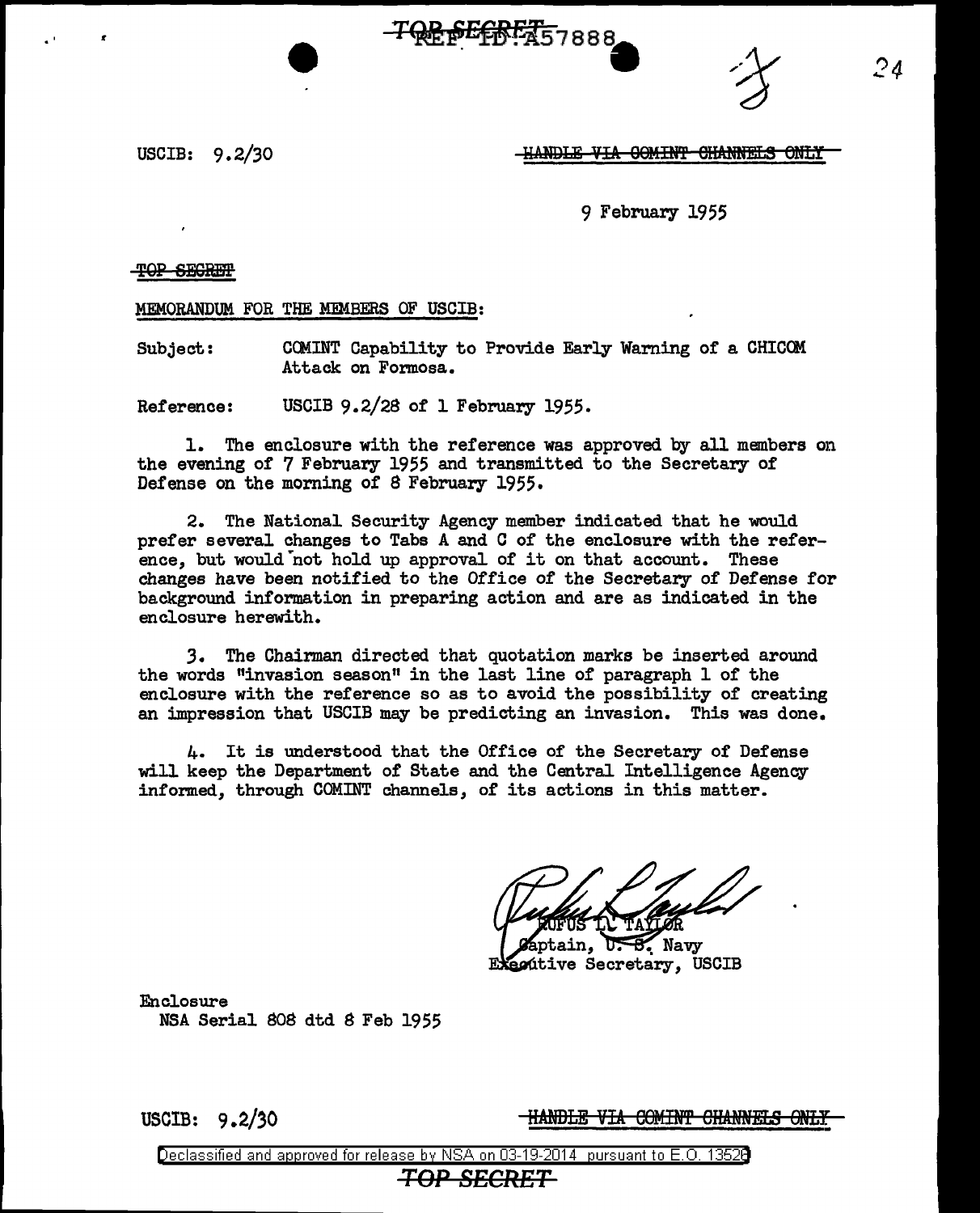NATIONAL SECURITY AGENCY WASHINGTON 25, D. C.

**TOREFERENT**57888

Serial: 808

8 FEB 1955

TOP SEGRET

MEMORANDUM FOR THE EXECUTIVE SECRETARY, USCIB

SUBJECT: Early Warning of CHICOM. Attacks in the Formosa Area

As indicated in telephonic notification to your office on 7 February 1955 regarding USCIB 9.2/28, the Director, NSA, considers the draft correspondence, addressed to the Secretary of Defense, to be an adequate means of continuing progress on this urgent matter. In order to avoid any unnecessary delays, he approves the draft notwithstanding certain changes which he would consider advisable if time were to permit. Those changes are described in the inclosure, and it is hoped that the members of USCIB will have an opportunity to consider them before reaching a final decision on the draft.

> (SIGNED) J. S. HOLTWICK, Jr. Captain, US Navy NSA Member, USCIBEC

Incl: Director, NSA, comments on USCIB 9.2/28

Enclosure with USCIB 9.2/30 dtd 9 Feb 1955.

*TOP* **SECRET**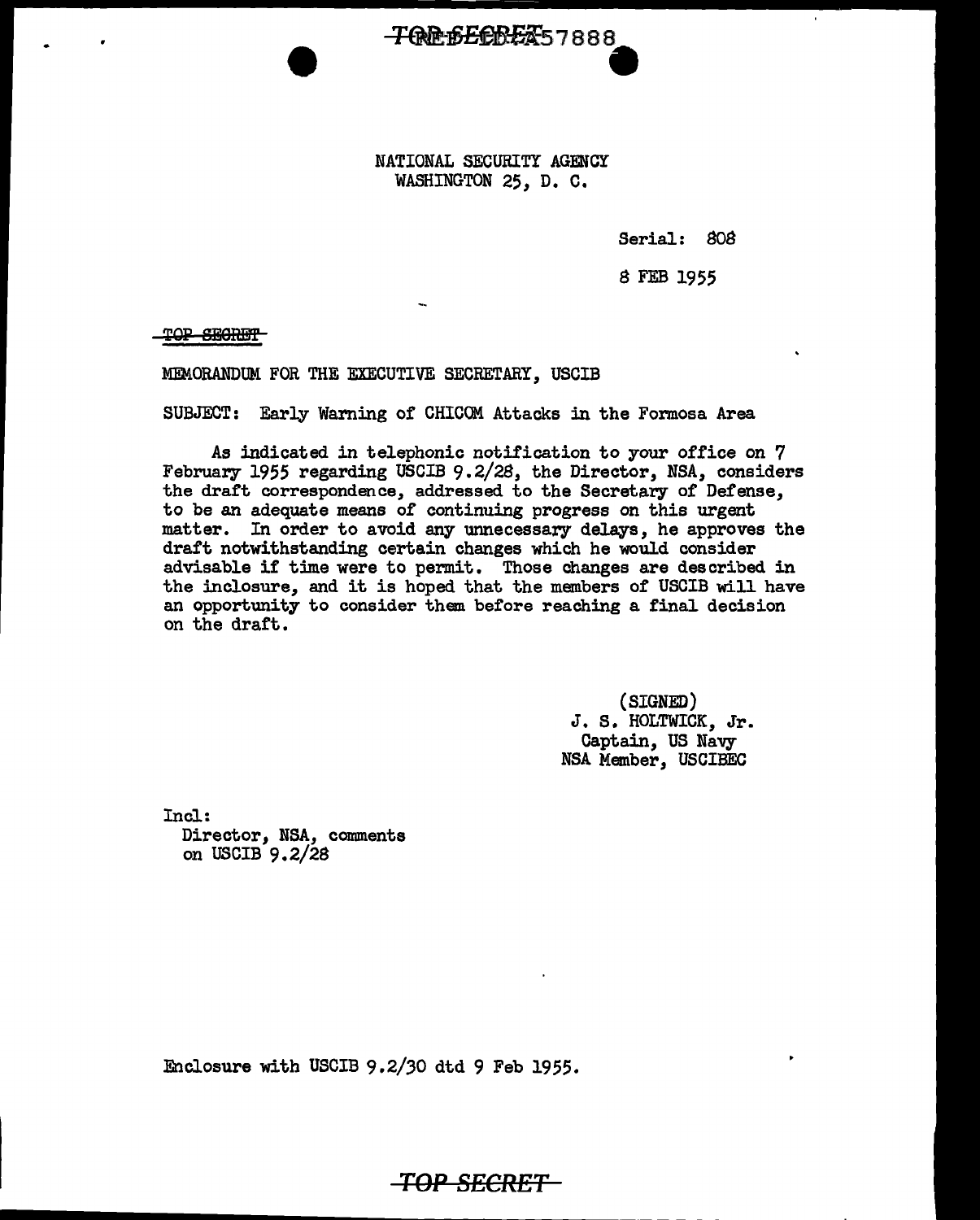

TOP SECRET

.. .

## Comments by the Director, NSA, Regarding The Draft Correspondence Inclosed With USCIB: 9.2/28

1. The subject of the draft correspondence should be changed to read as follows: "US COMINT Capability to Provide Early Warning of Chinese Communist Attack in the Formosa Area. 11 A similar change should be made in the first sentence of paragraph l of the draft.

2. The following should be added at the end of paragraph 1 of the draft:

<sup>11</sup>So far as USCID can determine, there is little expectation *ot*  getting reliable early warning information from *aqy* source other than COMINT."

*3.* The following should be inserted between the second and third sentences of paragraph 2 of the draft:

. "Although the requirement for additional U.S. COMINT resources in Formosa and in other Far East locations has long been recognized, and although appropriate plans have been developed to meet that requirement, it has not yet been possible to complete the necessary base rights negotiations." EQ 3.3(h) (2)  $P_L 86-36/50$  USC 3605

4. In Tab A of the draft, the second sentence of paragraph (a) should be changed to read as follows:

5. The following should be added at the end of paragraph (a) of Tab Az

6. The first sentence of paragraph (b) of Tab A should be changed to read as follows:

"For the same reason, we have a high interest in the results of any additional technical analysis of these materials."

7. In paragraph 2 of Tab C, the final sentence should be deleted.

top segreet control number 550282-A COPY  $\frac{24}{9}$  of  $\frac{47}{2}$  copies<br>PAGE  $\frac{17}{9}$  of  $\frac{27}{9}$  pages 2 PAGES

## TOP SECRET